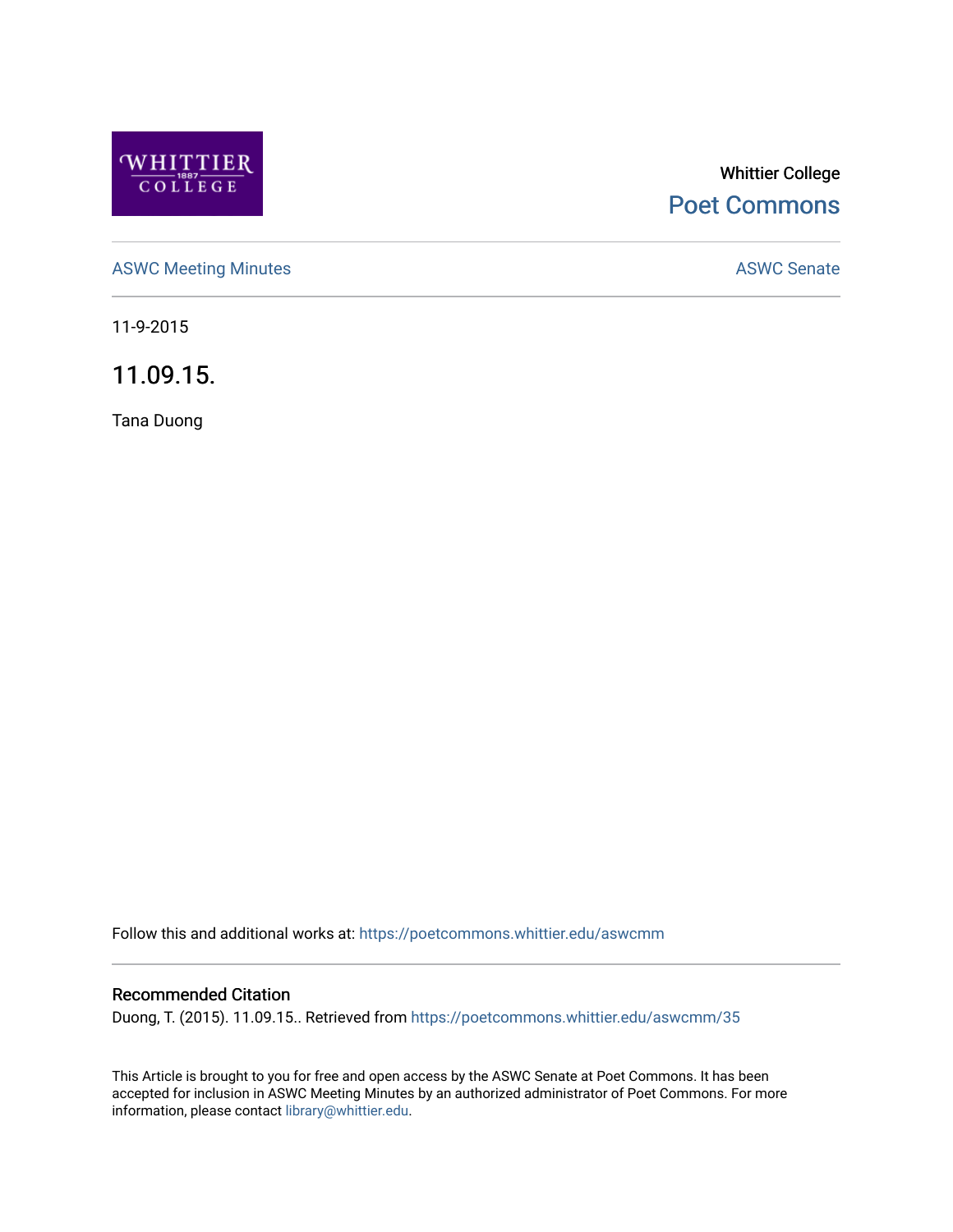

# **Meeting Minutes for November 9, 2015**

- **I.** Meeting is called to order at 7:08PM
- **II. Moment of Silence**

# **III.** Inspirational quote Sen. Kimbell

**a.** "Coming together is a beginning; keeping together is progress; working together is success." -Henry Ford

# **IV. Mission Statement**

a. The ASWC Senate, as the governing body of the Associated Students of Whittier College, is dedicated to the betterment of the college as an institution and as a member of the broader community. The Senate shall assist on-campus clubs and organizations in creating, promoting and implementing dynamic programs and events that involve students and add value to their educational experience. This body will act as an open forum for students to voice their opinions and desires, always keeping the best interests of the ASWC in mind. In all of its actions, the Senate will serve the students first with integrity, dedication, responsibility and **Read by Sen. Manning** 

# **V. Roll Call- Secretary Duong**

- a. Present: President Robert Duarte, Vice-President Amer Rashid, Treasurer Cesar Zamora, Secretary Tana Duong, Director Cody Allman, Sen. Manning, Sen. Dueñas, Sen. Michelle Ordonez, Sen. Hannah Martin, Sen. Erica Wendt, Sen. John Parviainen Sen. Katie Clendening, Sen. Lorena Heymans, Sen. Alyssa Kimbell, Sen. Rudy Marquez, Sen. Jazmin Ringgold, Sen. Will McKenzie, Sen. Vica Malgina Dr. Morris, Dr. Sobers, Dr. Kjellberg
- **b.** Absent excused: Director Leah Boynton, Sen. Alfredo Santacruz, Sen. Jacob Contreras, Sen. Priscilla Rodriguez
- **c. Unexcused:**

# **VI. Minutes Amendment/Approval**

**a.** Approved by Sen. McKenzie

## **VII. President's Message- President Duarte**

- a. Tweeting this meeting
- b. Executive Board met for board committee meetings and dinner with the Board of Trustees
- c. Personally met with Advancement committee
	- **1.** Whittier is receiving title 5 funding for the first time in 12 years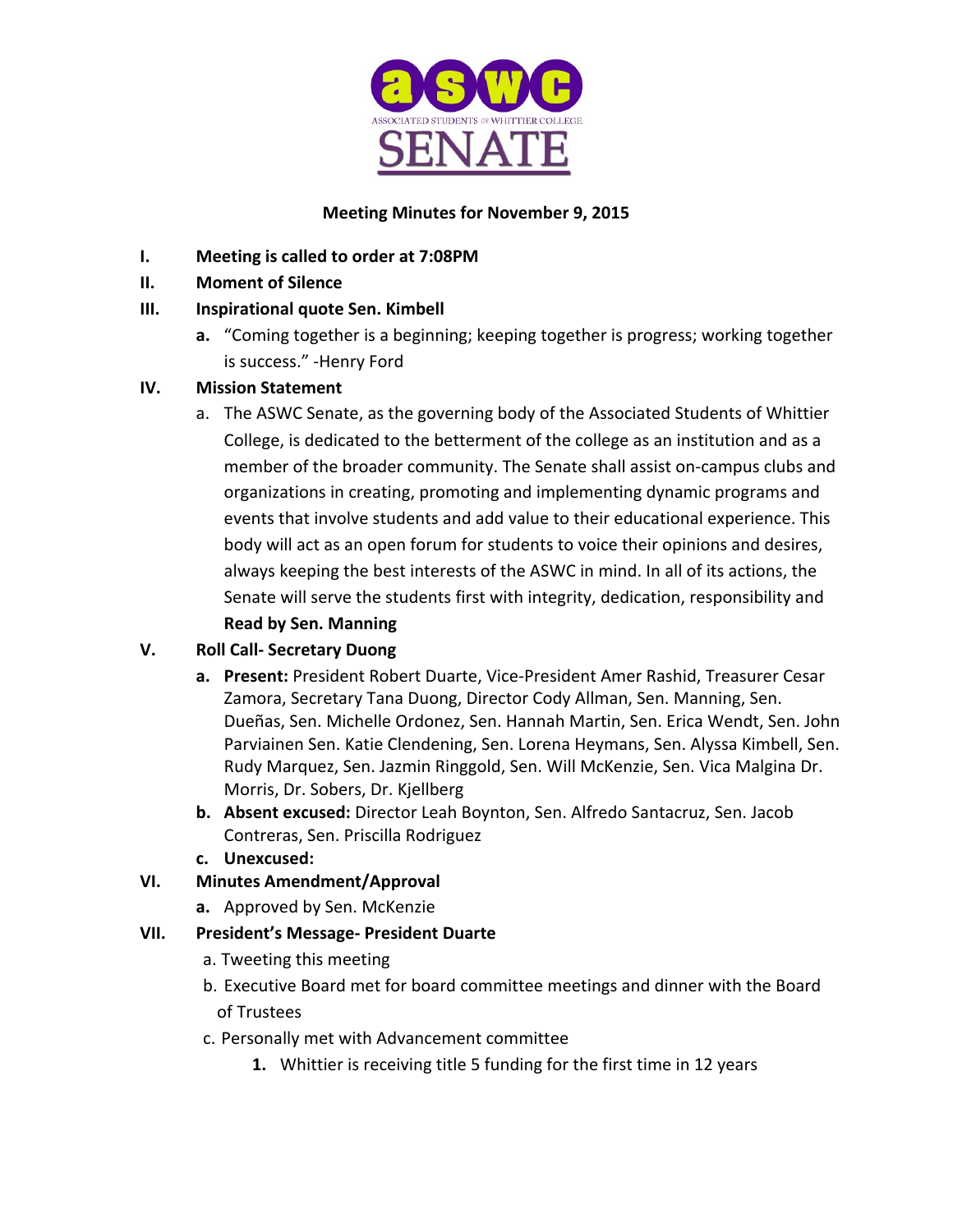- **i.** This is mandated to use for co-curricular programs: help build SLC, STEM program
- **2.** Applying for Title III grant for Hispanic speaking institutions
- **3.** Met with chairman of the board, Alan Lund- they are aware of our concerns

## **I. Treasurer's Report- Treasurer Zamora**

| <b>ASWC ACCOUNTS</b>             |             |  |
|----------------------------------|-------------|--|
|                                  |             |  |
| <b>Executive Budget Balance:</b> | \$6,789.78. |  |
| <b>Reserve Account Balance:</b>  | \$30,660.00 |  |
|                                  |             |  |
| <b>TOTAL ASWC FUNDS:</b>         |             |  |
| • General Fund:                  | \$10,279.46 |  |
|                                  |             |  |
| • Total Funds Allocated:         | \$62,747.46 |  |
| <b>Total Requests Pending:</b>   |             |  |
| • First Readings Pending:        | \$3,374.49  |  |
| • Second Readings Pending:       | \$3,815.00  |  |
|                                  |             |  |
| <b>RELATED ACCOUNTS</b>          |             |  |
| Program Board Account:           | \$43,250.00 |  |
| Media Council Account:           | \$63,000.00 |  |
|                                  |             |  |
| <b>GOVERNING BODY ACCOUNTS</b>   |             |  |
| as of 10.2015                    |             |  |

| Diversity Council (DC):                               |                            |
|-------------------------------------------------------|----------------------------|
| First Year Class Council (FCC):                       | $$1,118.59$<br>$$1,032.50$ |
| Inter-Club Council (ICC):                             | \$8,314.25<br>\$2,889.92   |
| Inter-Society Council (ISC):                          |                            |
| <b>Student Athletic Advisory</b><br>Committee (SAAC): | \$1,326.28                 |
| Social Justice Coalition (SJC):                       | \$2,998.00                 |
|                                                       |                            |

#### **II. Constituent Reports**

A. First Year Class Council- Sen. Manning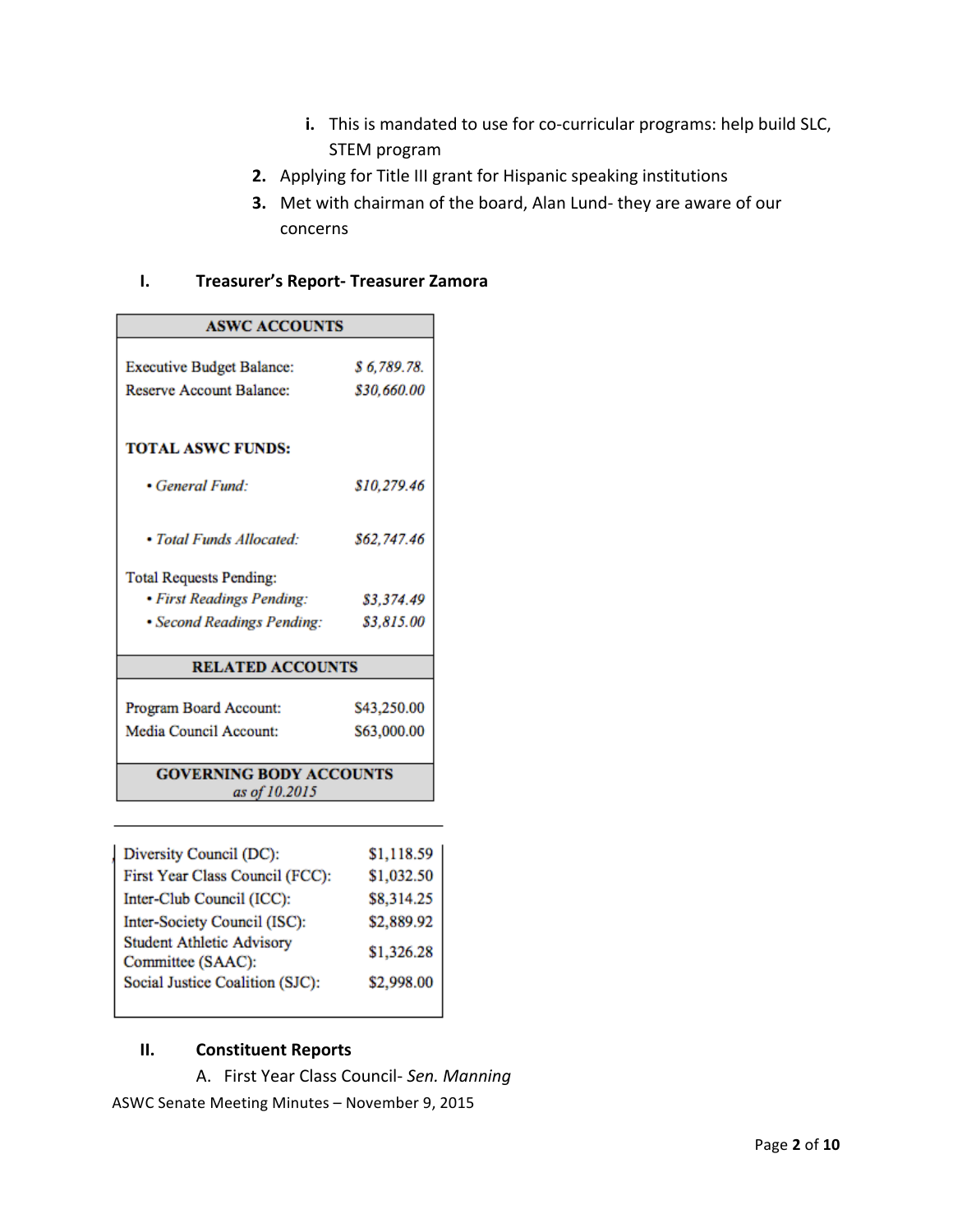- a. Main concern with resident halls addressed
- b. trying to plan events
- B. Academics Affair Council- *Sen. Duenas* 
	- a. Have been meeting with faculty- good responses
	- b. one election completed
	- c. have spoken to 7 out of 22 departments
	- d. look out for email later this week
- C. Sen. Ordonez
	- a. November meet-up will be publicized soon
	- b. planning de-stress event in December
- D. Residential Hall Rep- Sen. Martin
	- a. Plumbing in Stauffer
	- b. Hearing a lot about sexual harassment and misconduct such as walking down from Earlham- calling out from residences and cars
		- 1. Concerning because this is increasing—will address this through Advocacy
		- 2. Encourage students to call in and reported with campus safety
	- c. 35% of surveys through Res Life, encourage students to continue
	- d. ALICE training, active shooter training
- E. Student Body Rep- *Sen. Erica Wendt*
	- a. Garbage disposal in Harris is broken- will let facilities know
	- b. Will update about Advocacy meeting with Magaly
	- c. Met with Bill Weinmann, very productive
- F. Student Body Rep- *Sen. Parviainen*
	- a. Heard positive feedback about possible environmental chair
- G. Student Body Rep- Sen. Clendening
	- a. Student complaints about undercooked meats
- H. Student Body Rep- *Sen. Heymans*
	- a. Upset about liquid nitrogen event, upset there was no advertising
- **I.** Diversity Caucus Rep- Sen. Santacruz

a. N/A

- J. Inter-Club Council Rep- *Sen. Kimbell*
	- a. 4 new clubs as of this last Thursday
	- b. Asked constituents idea about bill
- K. Social Justice Coaition- Sen. Marquez
	- a. SJC will be meeting next Thursday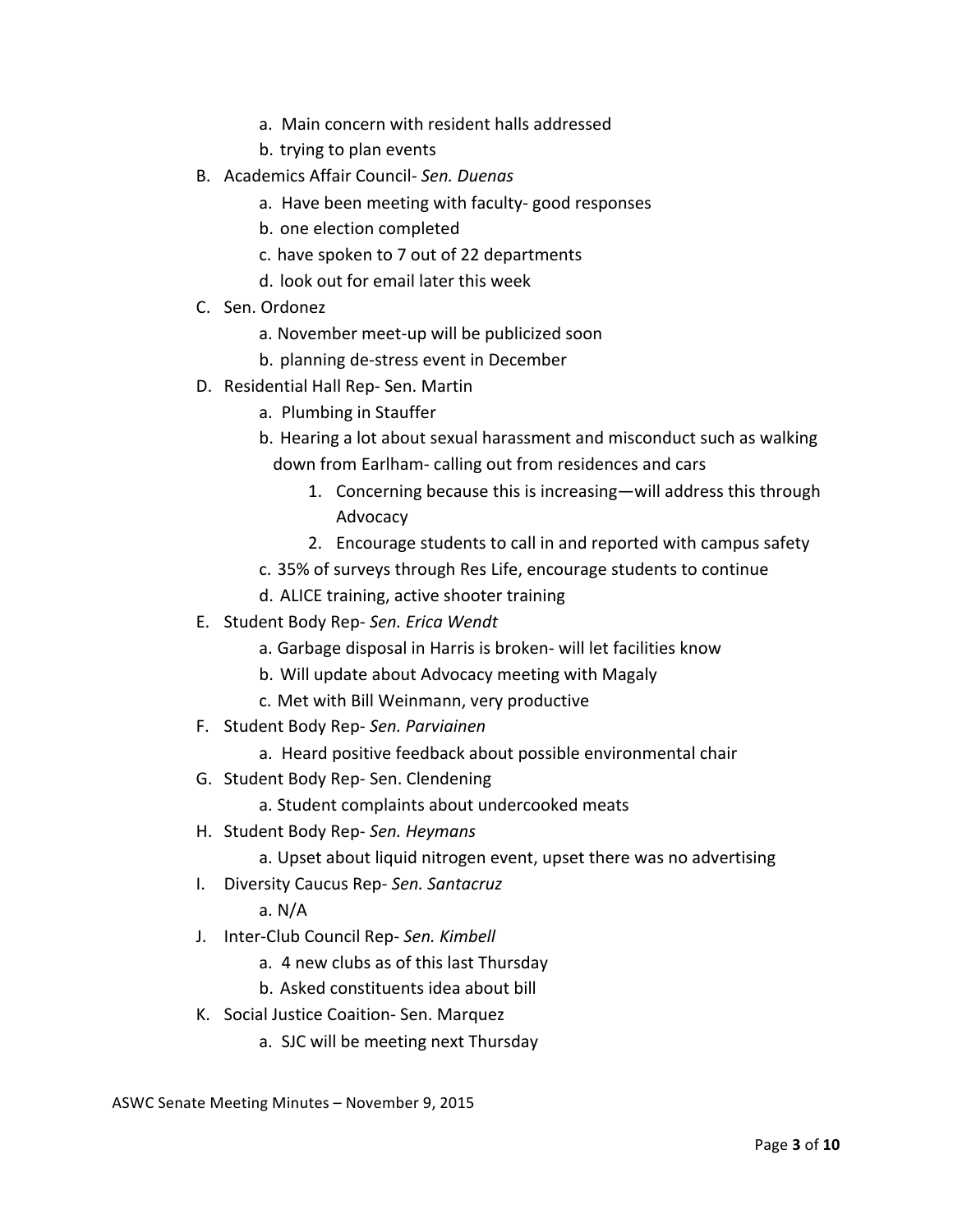- b. Still working for replacement positions on Executive Board, please have any interested people contact ASAP
- L. Media Council Rep- Sen. Ringgold
	- a. VPS has film festival Wednesday, in Hoover 100 6-7 reception, 7-9 screening and awards ceremony
	- b. QC presented what they learned from convention: offered to present seminars if wanted
- M. Student Athletic Advisory Committee Male Rep- *Sen. Contreras*

a. N/A

N. Student Athletic Advisory Committee Female Rep- Sen. Rodriguez

a.  $N/A$ 

- O. Inter-Society Council Male Rep- *Sen. McKenzie*
	- a. Mets November 15<sup>th</sup>
	- b. Saturday, Ionian Society Rush- RSVP to Asia Days
	- c. Franklin Society Rush Saturday
- P. Inter-Society Council Female Rep- *Sen. Malgina*
	- a. Athenian Society luna dance Friday, buses leave from Philadelphia House
		- 1. cash bar, bring ID
	- b. Palmer Society Fundraiser tomorrow

## **III. Committee Reports**

- A. Administrative- Vice President Rashid
	- a. Meeting report from Board of Trustees
		- 1. Academic Committee- didn't not go over BYOD concerns
		- 2. Updated on AAC creation
		- 3. Any concerns about Academic constraints- please communicate to Vice Pres Rashidand will try to resolve this
	- b. Constitution project- please let him know any due dates ahead of time to accommodate
- B. Budget- Treasurer Zamora
	- a. Meeting to discuss events upcoming
- C. Campus Relations- Dir. Boynton
	- a. Sen. Ringgold speaks on behalf- submit reports for Senate Newsletter by Wednesday- show student body what their money is going towards
- D. Elections- Secretary Duong
	- a. No update
- E. Program Board Program Board Director Allman
	- a. Sports Fest, program board collaborate with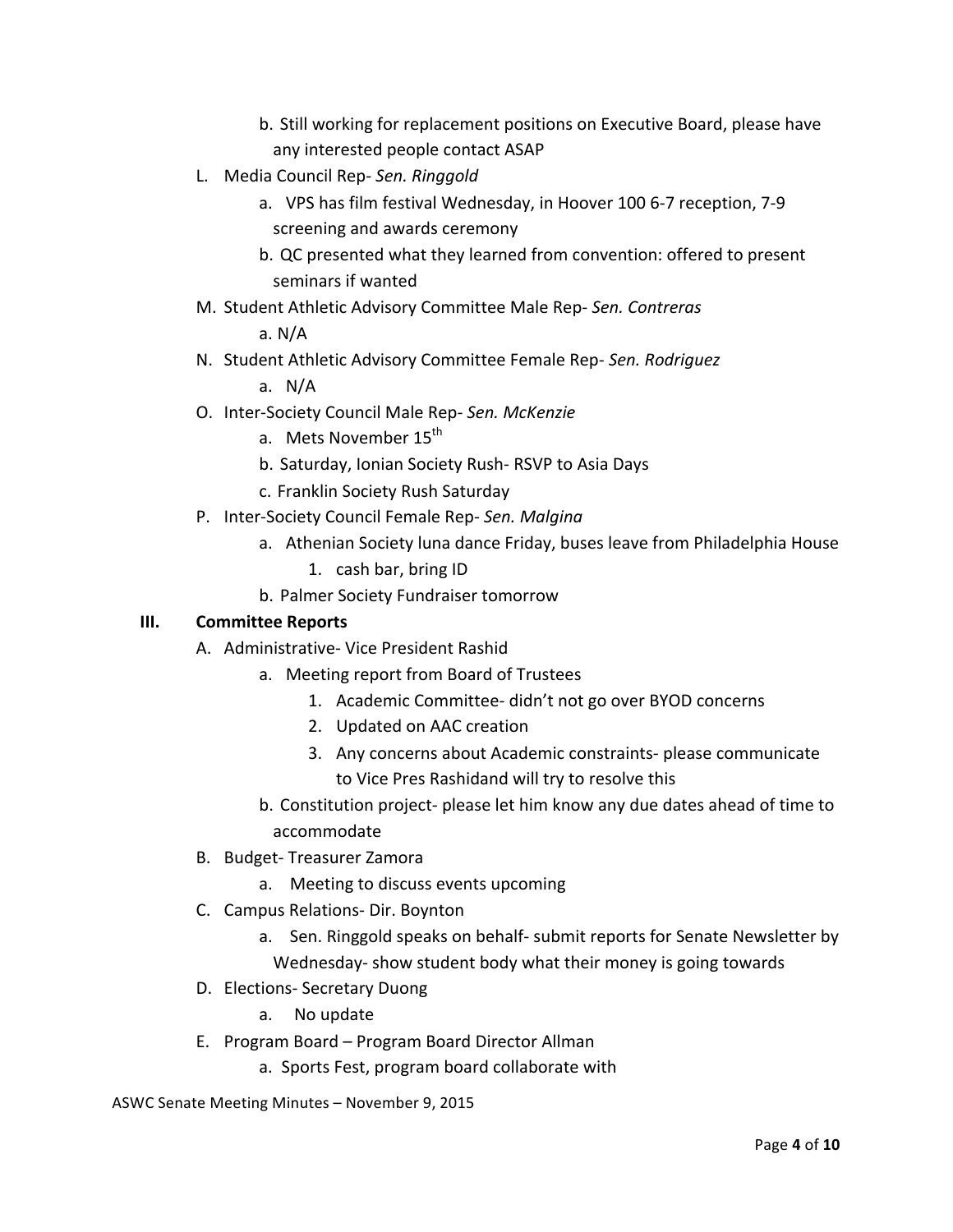- b. Will offer Nov. Thursday,  $19^{th}$  \$5 tickets to Mockingjay Part II
- c. Building and Grounds Committee
	- 1. Pathway project (lower campus to upper village)- will widen the pathway
	- 2. Concerned about conditions of dorms- in the process of doing studies to address concerns
	- 3. Are putting more attention to maintenance and heavy cleaning
- F. Advocacy- President Duarte
	- a. Advocacy met last Tuesday with Magaly Perez from Campus Safety
	- b. Sen. Wendt speaks on behalf
		- 1. Courtesy notices received on cars- these are notices, not tickets. Recommending students park on campus because neighbors are upset about it. Documented as a "reminder"
		- 2. If any harassment from neighbors, please report to Campus Safety
		- 3. Petition through Whittier Police Department- Campus Safety will send out email because students will be ticketed
		- 4. Please communicate that stadium parking is available, and the shuttle can be utilized by students
		- 5. Recommend that the new pathway is utilized, it's a safety concern with golf carts using the steeper walkway
		- 6. Active shooter event this Wednesday, earthquake drill will be in process for Spring Semester
- G. Culinary- Sen. Clendening
	- a. Meeting Wednesday at 5:30PM, with James Dial and Lucille
	- b. Please share any concerns and attend this meeting
- H. Environmental- Sen. Martin
	- a. Third reading of the bill- could potentially vote on it
	- b. Met with facilities, good attendance from students- future looks better
- I. Student Feedback- Sen. Marquez
	- a. Meets every Monday at 5PM
	- b. Discussed forum, next Wednesday November 18<sup>th</sup> 4:30-6:30 PM addressing issues with Res Halls, in the campus center
	- c. Need to fix comment boxes, need to be done ASAP
- J. Academic Affairs- Vice-President Rashid
	- a. 7 departments working with committee member, can officially hold council and meetings will begin next semester, and committee will being to dissolve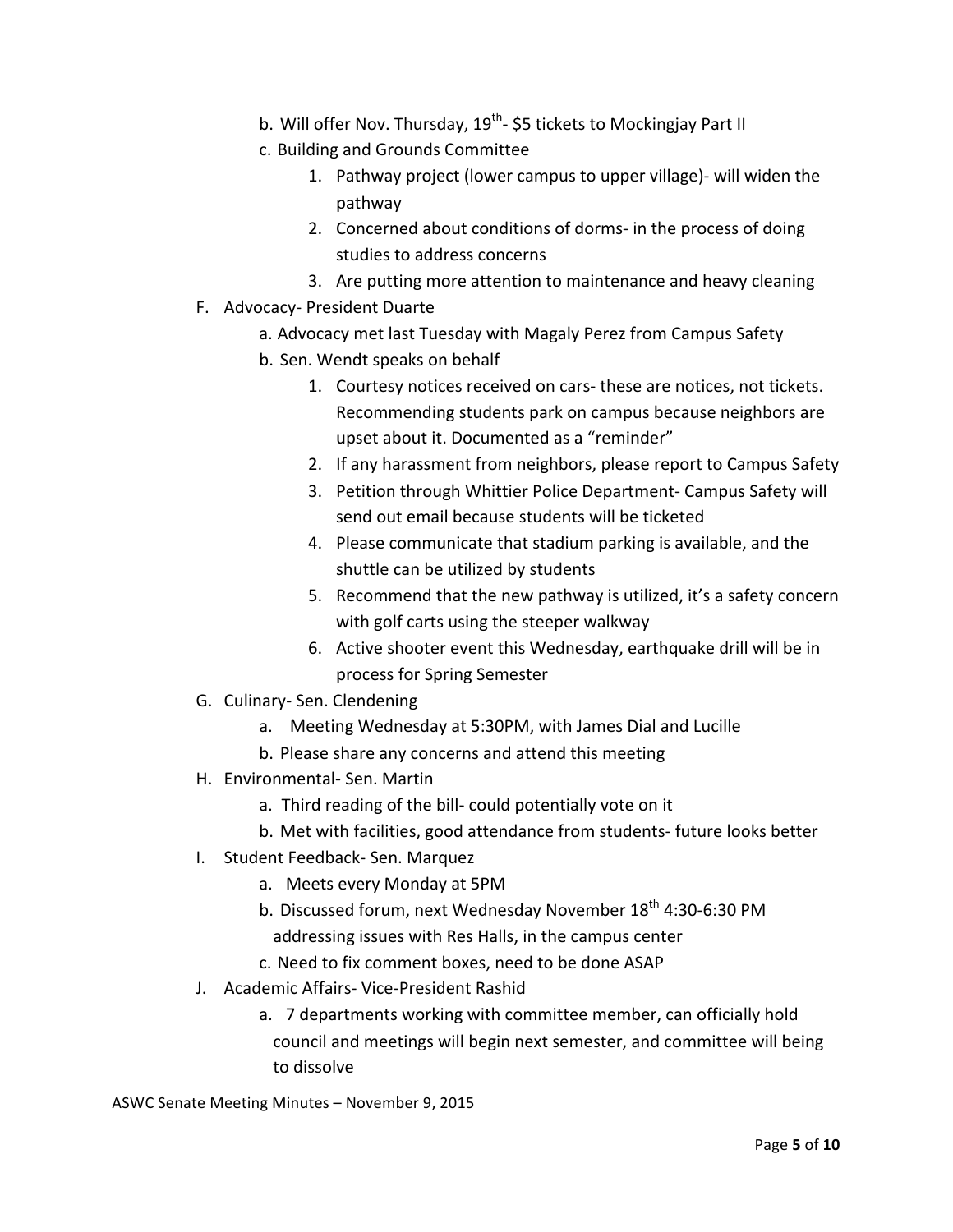1. Please encourage everyone to ask about elections and representation as well

#### **IV. Public Voice** -

- a. James Thornton, speaking about Bill concerning Environmental Chair
	- **1.** Sustainability class, seems short-sided that the Chair is not given a vote- would like to address this concern actively
- b. Andrew Tejada, need help with Senior Seminar
	- **1.** Sending survey about society dances, want the best data and will informing and asking for help promoting- live Monday
	- **2.** Provided excel sheet with every dance until 2010 with information- to determine student satisfaction rate with information
	- **3.** What if societies work together to put on a big concert- all ideas in discussion- please relay with constituents
	- **4.** If putting senate logo on the survey flyer, will discuss during Miscellaneous Business
- c. Melissa from Environmental class with concerns- positive to have a chair
- d. FCA and Cru+ requesting how and when should they request funds for event taking place welcome week for spring semester
	- **1.** Can request fall semester and it will be taken out of Spring semester funds
	- **2.** Speak with Director Allman if you have questions
- e. Alex Perez, what changes will the Environmental Chair have that is different from already existing environmental committee?
- f. Andy President from sustainability club- met with Bill Weinmann
	- **1.** Currently active steps to lower water usage- need to work together on this
- g. Tiffany, freshman from Sustainability club- here to support Bill

## **V. First Readings**

- **A.** Six Flags- *Physics Club*
	- a. Vote to hear the funding request, because greater than \$500
	- b. Physics club did last minute fundraiser for this trip- reduce \$100
	- c. \$2,163.52 officially requested
	- d. What form of advertising could you do differently to bring awareness to this event?
		- **1.** Will ask flyers to be shared on different departments
	- e. Ticket is originally \$76, groups  $15+36.99$ , but approx. \$34.99 per ticket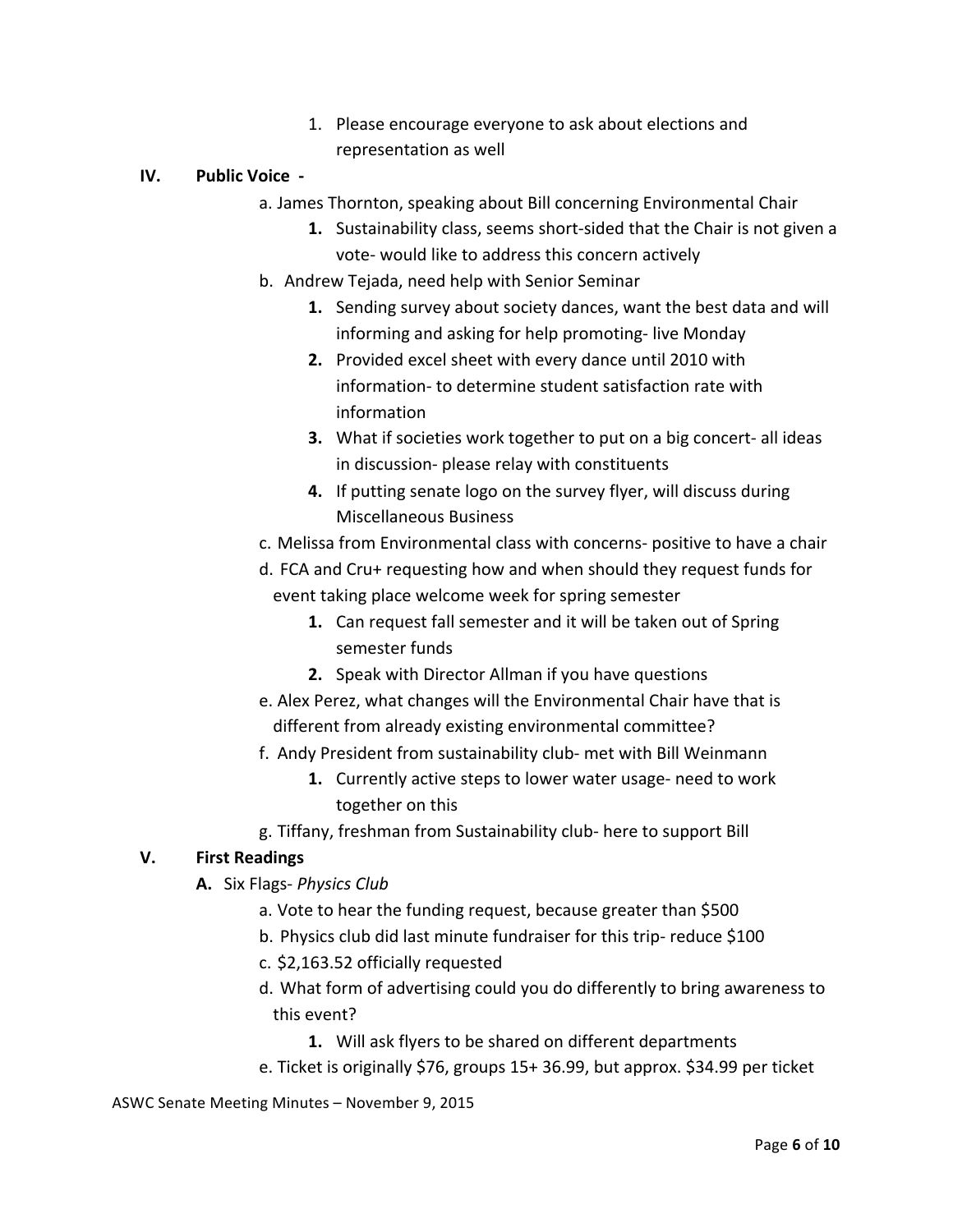- **B.** 50 participants Commuter Vouchers- CSA
	- a. Vote to hear request
	- b. Requesting \$1,000 \$1,000 recommended

## **VI. Daily Calendar Considerations**

- **A.** JBoog Concert- *HIC* 
	- a. Use this to share our culture, have fun and listen to music
	- b. Successful event in the past
	- c. Senator Parviainen moves to fund in requested amount
		- **1.** Very successful to see on campus, great response from audience
	- d. Senator Martin objects, move to fund in recommended amount
		- **1.** The recommended amount is fair according to the funding policy
	- e. All in favor for requested amount 11
	- f. One in favor for objection, one abstention
- **B.** Its on Us Tshirts- *Who Cares? We Care!* 
	- a. No representative
- **C.** Thalian Rush- *Thalian Society* 
	- a. November 22<sup>nd</sup>, request \$150
	- b. Senator Malgina moves to fund in requested amount

#### **Miscellaneous Business**

- A. BYOD/ VCL
	- a. Positive feedback from constituents- like the idea of VCL- acknowledge there are problems that need to be addressed but see it
	- b. Sen. Dueñas received email from student who was frustrated about VCL and the professor not being very accommodating
		- i. Excited that student communication to senator as representative- will work on resolutions
- B. Environmental Action Bill- Member McMurray
	- a. Made revisions to the bill, please take note
	- b. Sen. Kimbell shared with ICC about the bill
	- c. Constituents felt positions might be implemented for every concern in Senate.
	- d. Saw little point in having two clubs, it will not be a council- this is goal to oversee Whittier's actions and representing these concerns for the sake of the student body
		- i. Sen. Dueñas ask what active engagement would look like, where the constituent would fall under as percentage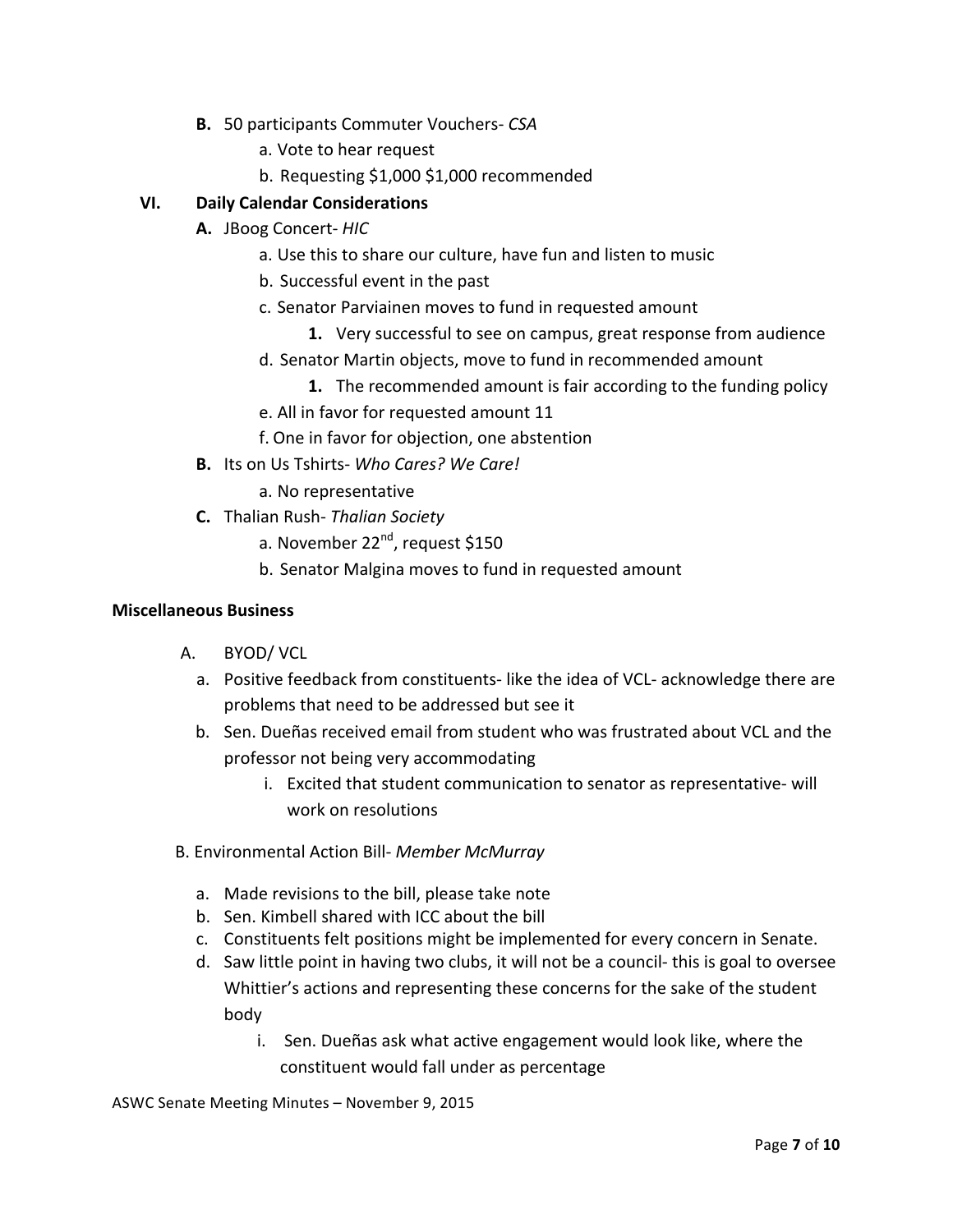- e. Remove voting rights of chair, to be an advising member of the senate
- i. Constituency by philosophy by virtue- because the environment is not necessarily a speaking voice- so this representative will bring awareness to this
- f. Pres. Duarte, feel positively about revisions
- g. Public asks what is the revelation for representative to the committee–Sen. Martin clarifies the committee will still be intact
- h. Sen. Manning asks if this representative can be made temporary- Sen. Martin says that will not be a response to the constituent's request
	- i. Main concern was as a governing body
- j. Dir. Allman is concerned that there will be a grey area of what is temporary
- k. Sen. Clendening, seeing the committee growing
- l. Sen. Dueñas major concern calling this individual a senator and individual- how do you differentiate this person with the campus
	- i. Concerned that the bill has changed significantly since this has been first proposed
	- ii. Set precedence that this individual may be titled "representative"
- m. Member of the public- what if representative was put as cabinet member because not dealing specifically as
- n. Member of the public- maybe change the leader of the committee rather than proposing a seat on the table
	- i. Sen. Martin, having a seat on Senate receives better response from facilities and staff on campus
	- ii. Is the title of being Environmental Committee Chair not significant enough?
- o. Sen. Clendening believes that this chair is similar to member of cabinet, where they do not vote but still accomplish a lot for constituents
- p. Sen. Heymans, not avoiding Sen. Martin's responsibilities- rather addressing the environmental concerns brought up every meeting
- g. Sen. Manning concerned that hypothetically an advocacy
- r. Re-evaluate the faith we have in appointing the chair of a committee to be a non-table member. Because we need to believe someone is capable of leading this effort without the title
- s. Sen. Wendt re-emphasize that environmental concerns are not a trend
	- i. Something that needs attention
- t. Member of the public, decision in not having this representative shows senate's values of the students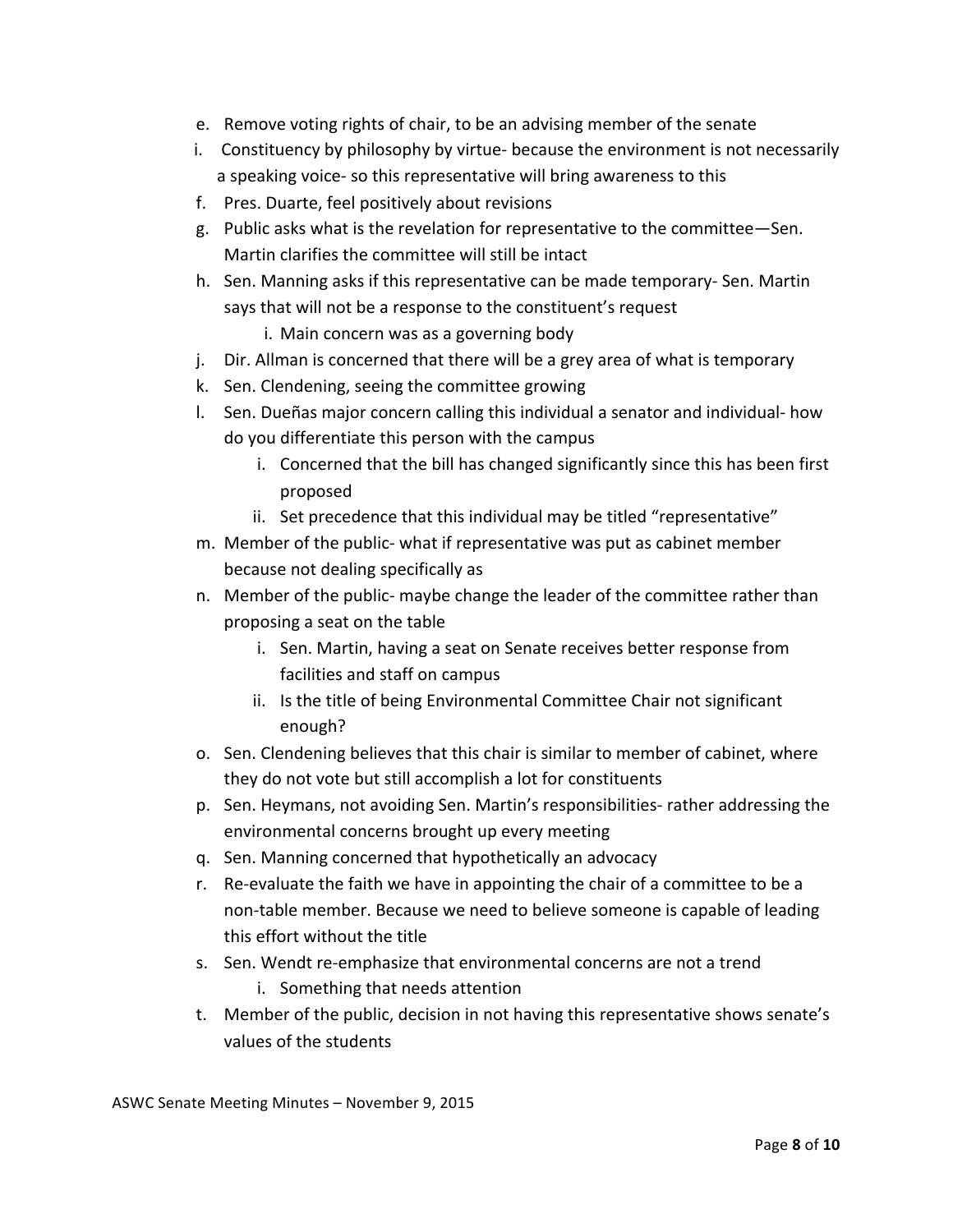- i. Representatives on their concerns, not allowing environmental chair shows senate's disregard to these issues
- u. Sen. Marquez a lot of movement in environmental interests
- v. Treasurer Zamora, not discrediting concerns- but the public can chair this
- w. Sen. Martin, think of bigger picture- mission statement and the betterment of the campus
- x. Member of the public, Andy: Delegate position, as "delegate" sounds great that spreads over Whittier community.
- y. Sen. Kimbell- it might be easier to communicate concerns if not a member on the table and miscommunication
- z. Consider what the constitution limits what this representative will not have
- aa. Vice-Pres Rashid- we have 3 options
	- i. No motions, bill dies
	- ii. Vote on the bill
	- iii. Move to table bill
- bb. Sen. Martin, is it possible to vote on proposed amendments
- cc. Move to recess
- dd. Reconvened at 8:59 PM
- ee. Vice-Pres. Rashid, the table can proceed at own discretion
- ff. Sen. Ordonez moves to table event to following week
	- i. In order to provide constituent information since bill has changed dramatically since
	- ii. Sen. Dueñas would like to communicate bill since it has changed within the last hour
- gg. Sen. Martin feels bill has been addressed with revisions, only positive feedback
- hh. Sen. McKenzie things it should be put into action
- ii. Vote to table bill 7 in favor, 5 object, 0 abstentions
- ii. Discussion will continue following week under Miscellaneous
- C. Senate logo in Andrew Tejada's survey
	- a. Not really negative points according to Sen. McKenzie
	- b. Sen. Marquez is it possible to review the survey and table decision

It might skew the data presented and the survey goes live Monday

Sen. Manning moves to place logo to advertise survey

11 in favor to advertise logo, 1 objection to logo